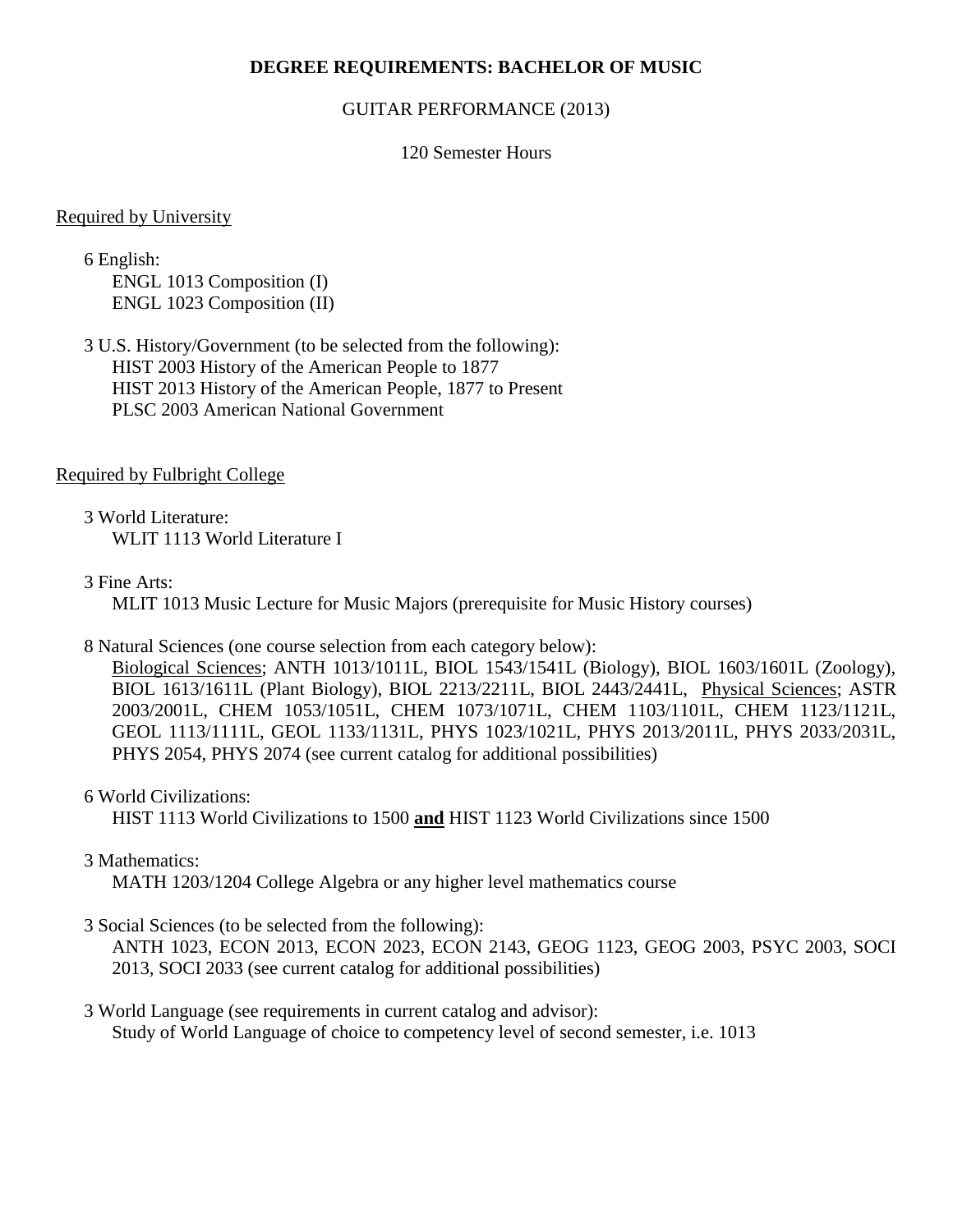Theory/Aural Perception: 21 Hours

MUTH 1003 Basic Musicianship<sup>1</sup> MUTH 1603 Music Theory I MUTH 2603 Music Theory II MUTH 1621 Aural Perception I MUTH 1631 Aural Perception II MUTH 3603 18th Century Counterpoint MUTH 3613 Form and 20th Century Techniques MUTH 2621 Aural Perception III MUTH 2631 Aural Perception IV MUTH 4612 Orchestration MUTH 4703 Writing Music Analysis

Class Piano: 4 Hours2

MUAC 1221 Piano Class for Music Majors I MUAC 1231 Piano Class for Music Majors II MUAC 2221 Piano Class for Music Majors III MUAC 2231 Piano Class for Music Majors IV

Music Technology: 2 Hours (MUAC 1231 and sophomore standing required for enrollment)

MUAC 2111 Music Technology I MUAC 2121 Music Technology II

History/Literature: 12 Hours

MUHS 3703 History of Music to 1800 MUHS 3713 History of Music from 1800 to Present MUHS 4253 Special Topics in Music History<sup>3</sup> MUHS 4703 Survey of String Literature<sup>4</sup>

Applied Music (Private): 28 Hours5

MUAP 110V (6 hours), 210V (6 hours), 310V (7 hours), 3201 Recital I (1 hour), 410V (7 hours), 4201 Recital II (1 hour)

Pedagogy: 1 Hour

MUPD 3801 Conducting

Ensemble: 9 Hours (See advisor for ensemble selection) MUEN 1411 Concert Choir is required the first year of residency for all music majors (1 hour)